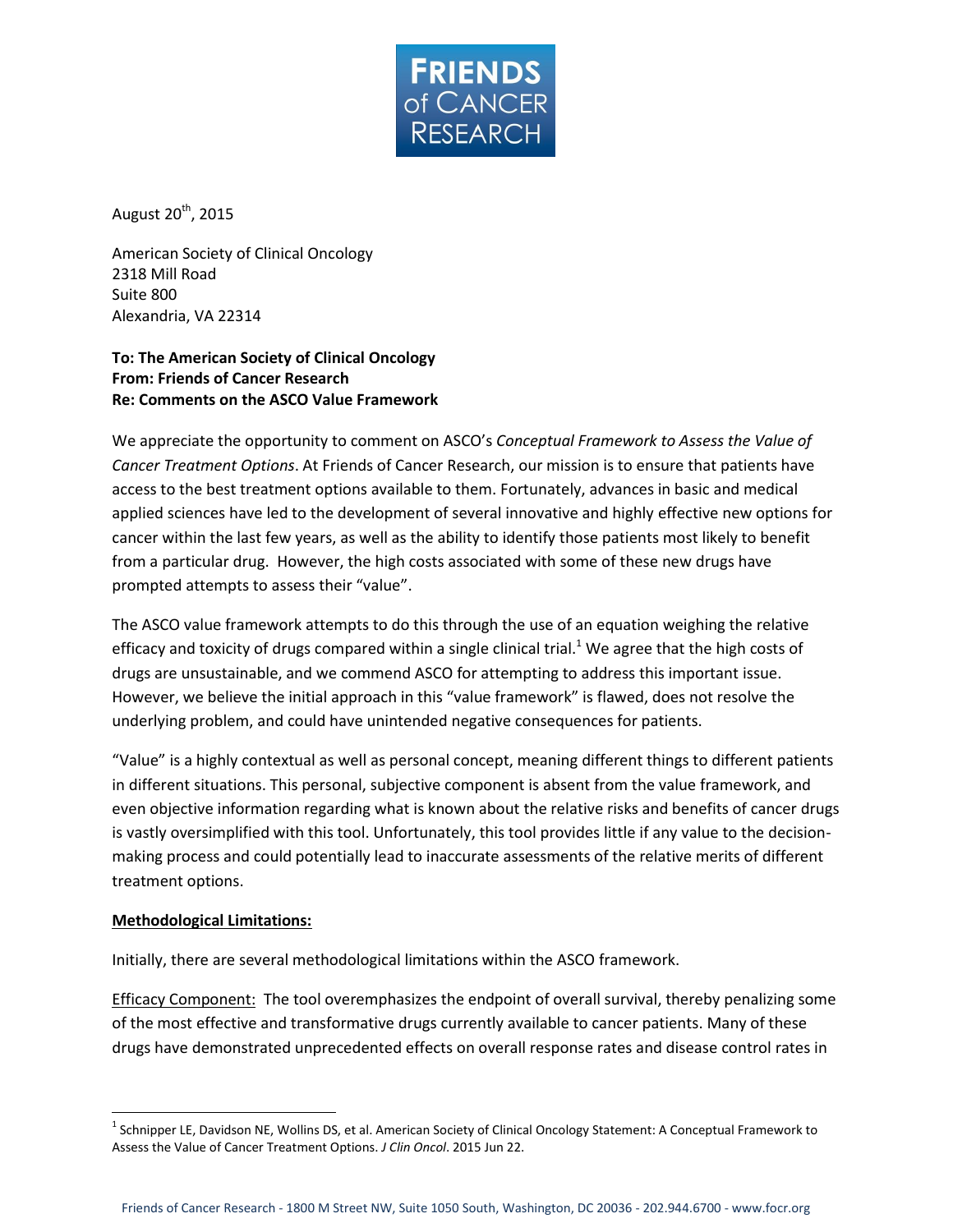settings of high unmet need, such that a randomized trial to assess the overall survival benefit might not be possible or even ethical.

Although the tool allows response rates in the formula when overall survival or progression-free survival have not been reported, the weights given to the different endpoints are arbitrary and may result in scores that do not reflect a drug's benefit.

It also does not assess either duration of response or disease control. This choice ignores the value that prolonged disease control and reduction of tumor burden may have for many patients in terms of one of the most important metrics - quality of life.

Example: Crizotinib in ALK-positive metastatic non-small cell lung cancer<sup>2</sup>: The initial accelerated approval of crizotinib was based on a response rate of approximately 50-60%. This merits a benefit score of only 24 using the ASCO framework.

However, the confirmatory trial, on which full FDA approval was based, demonstrated a greater than double improvement in progression-free survival, which would merit a benefit score of 55.

For many breakthrough therapies initially approved based on response rates, their full benefit wouldn't be captured by the value framework immediately, or even for some time following the initial approval, and this could have significant implications for patient care and utilization.

Toxicity Component: Only the relative sums of grade 3 – 5 toxicities are compared, while the rates of these toxicities are not. If two drugs produce the same toxicity, but one produces it in only 5% of patients whereas the other produces it in 30% of patients, this is information that is clearly important to decision-making but not captured in the value framework.

Further, summing all grade 3-5 toxicities is misleading because the grades vary in severity. It also neglects toxicities that may be low-grade but chronic and have a greater impact on overall quality of life than a more serious, but acute and rapidly resolving adverse event. Finally, the tool also does not reflect whether or not there are mitigating strategies for management of a particular toxicity, or what might be known about long-term treatment effects.

Cost Component: Drug acquisition costs, while substantial, are only a fraction of the overall cost of care or financial burden for an individual patient. The method of drug delivery has significant impact on both the overall cost of care as well as other costs to patients. These costs can include burden of family caretaker time, time lost at work, transportation and parking costs – among others.

Costs associated with emergency medical care, extended hospital stays, toxicity management, or additional interventions that may be needed as a result of choosing one drug over another are also not captured. As mentioned above, the tool does not capture long-term effects of treatment which, in some cases, are significant enough to prevent survivors from maintaining employment –a substantial potential financial concern for patients.

Scoring Component: The value framework's scoring is entirely dependent on data obtained from a single clinical trial, rather than being representative of the full body of knowledge that exists to support a drug. This has two important implications.

l

<sup>&</sup>lt;sup>2</sup> http://www.cancer.gov/about-cancer/treatment/drugs/fda-crizotinib#Anchor-Reg